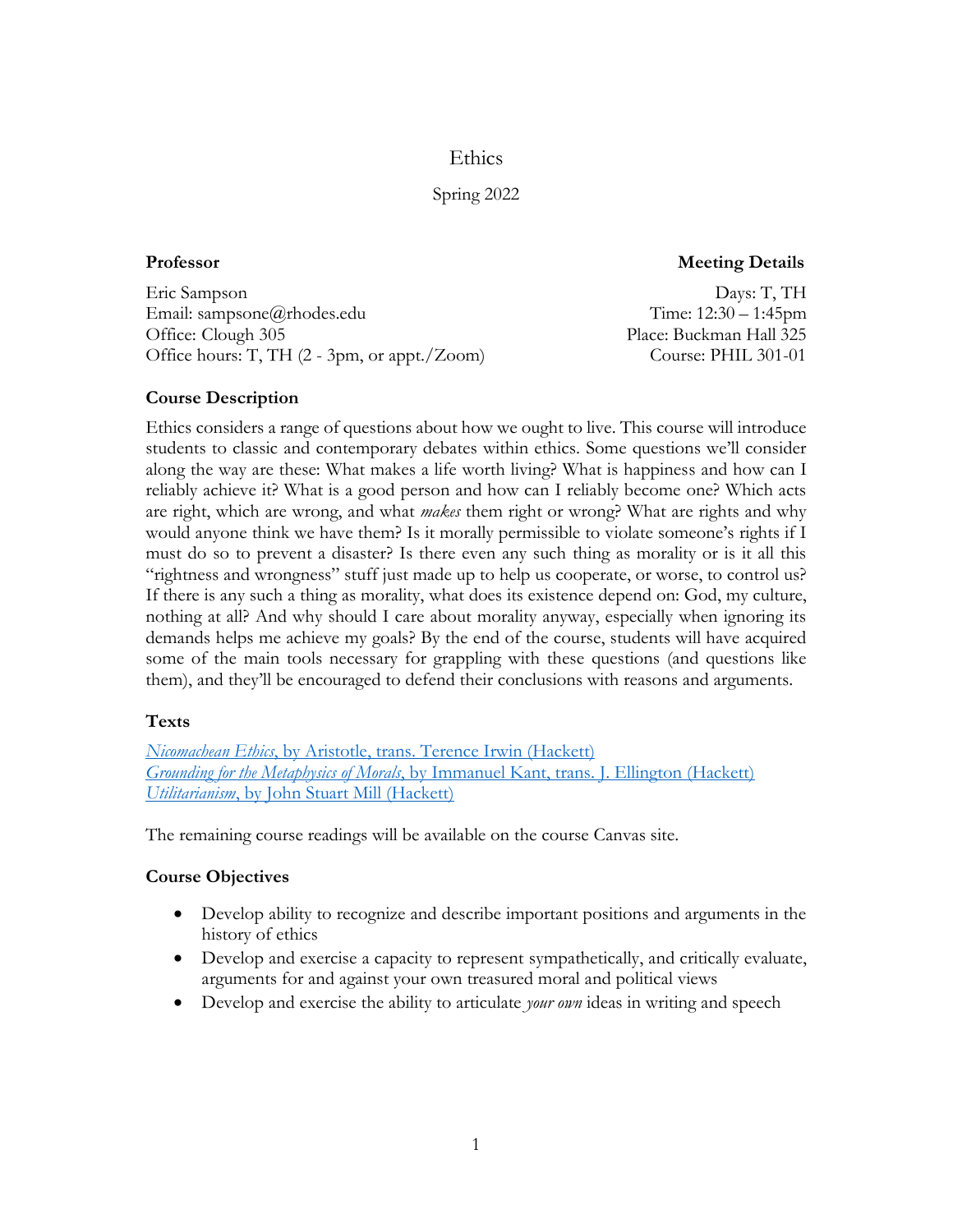### **Course Requirements**

|           | Participation           | 10%    |                                |
|-----------|-------------------------|--------|--------------------------------|
|           | • Reading Quizzes       | $10\%$ | (In-class throughout semester) |
|           | Midterm Exam 1          | $15\%$ | Date: February 3               |
|           | Midterm Exam 2          | 15%    | Date: March 10                 |
|           | 4-sentence paper        | $5\%$  | Due: Thurs, April 7            |
| $\bullet$ | Argument Analysis Paper | 20%    | Due: Thurs, April 14           |
|           | Final Exam              | $25\%$ | Time: Mon, May 2 (1:00pm)      |

## **Participation**

Participation begins by reading the assigned readings carefully *before class*. You'll then need to contribute to class discussion, at some point, by asking questions or making comments. Some people are shy. I get that. Shy people can either rack up their participation points on the back half of the semester once they become more comfortable with the class setting, or by coming to office hours, or by chatting with me about course material over email or after class. Making lots of comments in class is not the only (or even best) way to receive a good participation grade. Quality matters too. The best thing to do is strike a nice balance between quality and quantity. Sometimes you'll say stuff that doesn't quite make sense. That's fine. Philosophy is hard and you're allowed to struggle. Feel free to contribute even if you're not 100% clear about what's going on. There's no penalty for making a good-faith effort but not quite getting it right. That's how you learn literally anything—trying and failing a bunch until you get it.

#### **Attendance**

Attendance is expected. You can miss three (3) course meetings without any notice and without penalty. Each absence beyond those three will result in a 2-point deduction from your participation grade. (Obviously, if you get COVID or something, and can't make it to class for a long time because of illness, I'm not going to tank your grade.)

## **Grading Scale**

|  | A: $94-100$ A: $90-93$ B+: $87-89$ B: $84-86$ B: $80-83$ C+: $77-79$ |  |  |
|--|----------------------------------------------------------------------|--|--|
|  | C: 74 – 76 C: 70 – 73 D+: 67 – 69 D: 64 – 66 D: 60 – 63 F: $\leq 60$ |  |  |

## **Office Hours & Accessibility**

I'm happy to meet with you at any time to discuss assignments or simply to talk more about the topics of the class. Come to my office hours, or if those times don't work, email me to set up an appointment. Zoom works too.

I'm committed to making class fully accessible regardless of disabilities. If I can do anything to help make the class more accessible to you, let me know, or (if you would prefer) have the Accessibility Office contact me on your behalf.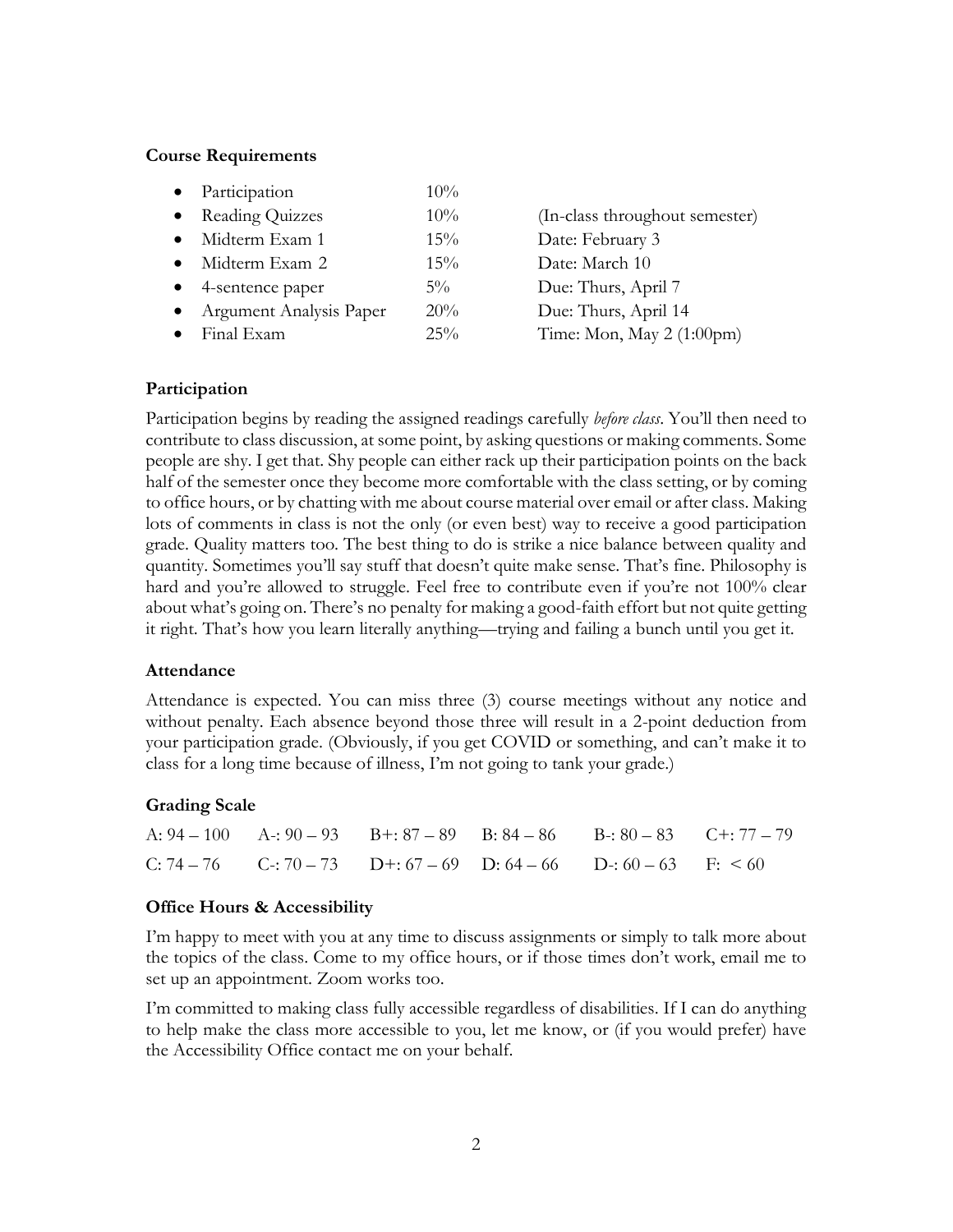# **Plagiarism**

Do us all a favor and don't plagiarize. Plagiarism is the representation of another's words, thoughts, or ideas as one's own without attribution in connection with submission of academic work, whether graded or otherwise. If you quote something, put it in quotes and cite it using whichever citation convention you like. If you use someone's ideas, cite them and put the idea in your own words. If you have questions about what constitutes plagiarism, talk to me (by email or whatever) and I'll be happy to help.

## **Course Schedule**

## **Consequentialism**

| Week 1   Jan. 13        | What is Ethics? What are its methods?                                                                                                                                                                                    |
|-------------------------|--------------------------------------------------------------------------------------------------------------------------------------------------------------------------------------------------------------------------|
| Week 2   Jan. 18, 20    | Helpful overview before you read<br>Mill, Utilitarianism (Chs. 1-2, up to p. 11)<br>Mill, Utilitarianism (Rest of Ch. 2)                                                                                                 |
| Week 3   Jan. 25, 27    | Mill, Utilitarianism (Ch. 3, 4)<br>Singer, "Famine, Affluence, and Morality"                                                                                                                                             |
| Week $4 \mid$ Feb. 1, 3 | Marquis, "An Argument that Abortion is Wrong"<br>Midterm Exam 1                                                                                                                                                          |
| Kantianism              |                                                                                                                                                                                                                          |
| Week $5$   Feb. 8, 10   | Helpful overview before you read<br>Kant, Grounding for the Metaphysics of Morals (Section 1)<br>Kant, Grounding for the Metaphysics of Morals (Section 2, pp.<br>23-33, "Everything in nature works according to laws") |
| Week 6   Feb. 15, 17    | Kant, Grounding for the Metaphysics of Morals (Section 2, pp. 33-48)<br>O'Neill, "A Kantian Approach to Famine Relief"                                                                                                   |
| Week 7   Feb. 22, 24    | Thomson, "A Defense of Abortion"<br>Plato, Euthyphro                                                                                                                                                                     |
| <b>Virtue Ethics</b>    |                                                                                                                                                                                                                          |
| Week $8 \mid$ Mar. 1, 3 | Helpful overview before your read<br>Aristotle, Nicomachean Ethics (Book 1, not sec. 6)                                                                                                                                  |